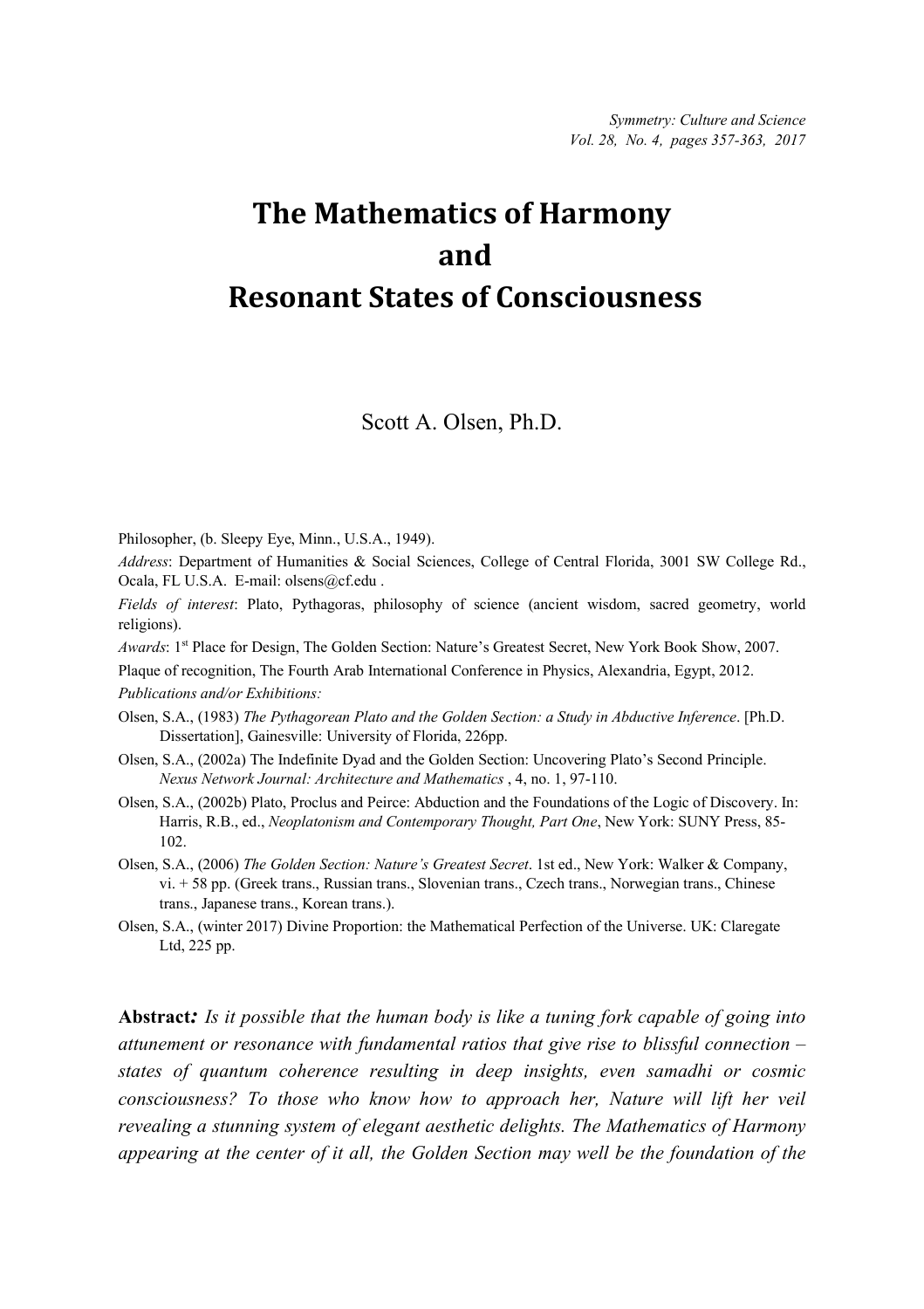#### 2 *S.A. OLSEN*

*most beautiful ratio in Nature, and the very bond that holds everything together through ratio, resonance and self-similar harmony at all levels. Recognized in the mystery traditions of Ancient Egypt and Classical Greece, the Mathematics of Harmony's ubiquitous presence in all things provides the means for our progressive unfoldment into higher states of consciousness, in what the ancients referred to as initiation into the mysteries. There are a variety of transformative techniques; here we include Theurgy, Gematria, and Imisaslavie (Name Worshipping). They demonstrate a variety of paths of resonance based upon nature's Mathematics of Harmony.*

**Keywords**: Resonance, Consciousness, Golden Section, Root Ratios, Theurgy, Gematria, Phyllotaxis, Imiaslavie, Microtubules, Clathrins, Samadhi.

## 1. **INTRODUCTION**

Evidence in the sciences has been mounting that there is an underlying mathematics of harmony in nature (Stakhov, 2009). It appears that certain ratios e.g.  $\sqrt{2}$ ,  $\sqrt{3}$ ,  $\sqrt{5}$ , and particularly the golden ratio are central to this harmonics. Throughout nature adjacent Fibonacci numbers approximate the golden ratio. The chaos border, fine structure constant, and quark masses, as established by El Naschie, are functions of the golden ratio (El Naschie, 2011; Olsen 2006). In fact, in 2010, the golden ratio or  $\Phi$  was found at the core of quantum mechanics (Coldea, Tennant, et al., 2010). Penrose and Hameroff provocatively suggest that consciousness emerges through the quantum mechanics of microtubules (Penrose and Hameroff, 2011). And microtubules are composed of 13 tubulin dimers exhibiting an 8:5 phyllotaxis. Clathrins, located at the tips of microtubules, are truncated icosahedra abuzz with golden ratios (Olsen 2006). And DNA in both its decagonal structure and its Fibonacci guided nucleotide organization exhibits a golden ratio or  $\Phi$  resonance (Petoukhov and He, 2011; Perez, 2009; Yamagishi and Shimabukuro, 2008).

These ratios and proportions, which are nothing less than sacred, may be accessed through a variety of methods. These include geometric constructions (whether drawing, painting, sculpting, model building or architecture); contemplation of nature's forms (flowers may be the most obvious, but plants in general, animals, minerals, beauty of the human form, and microscopic or telescopic observations); listening to or creating harmonic sounds (music, singing, chanting of words and names, or drumming); and even visualization of harmonic ratios.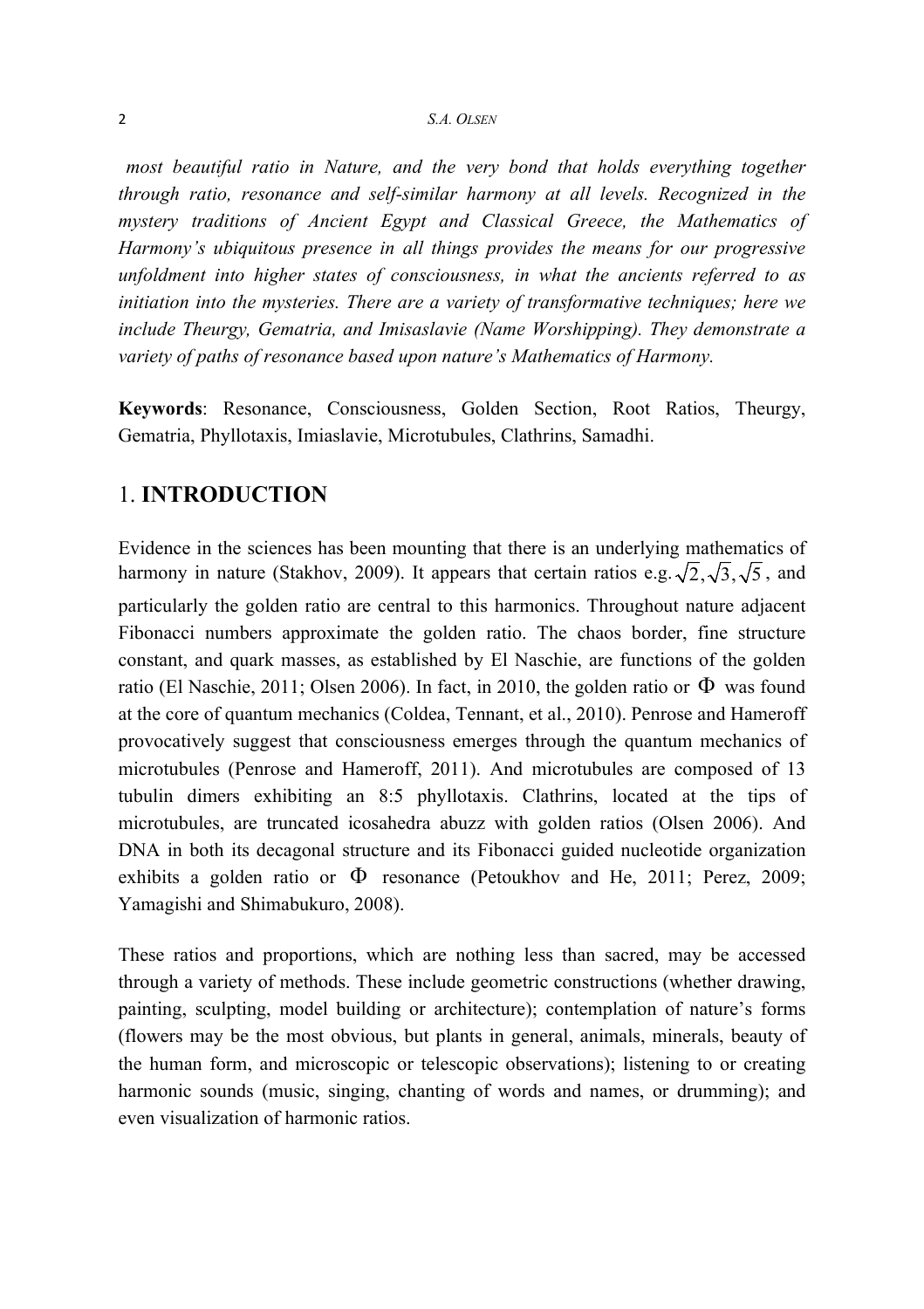## **2. THEURGY**

Theurgy, or "divine working" is an ancient technique for the transformation of consciousness by achieving *resonant identification* with the Divine energies present throughout nature and the cosmos. Fortunately, fragments exist from one of the leading exponents, Syrian Neoplatonist, Iamblichus (c. 245CE – c. 325CE). A sincere follower of Pythagoras and Plato, he was a spokesperson for the ancient mystery traditions. His treatise *Theurgia,* was known in antiquity as *On the Egyptian Mysteries.* And he clearly perpetuates the central role of the golden ratio when he refers to the *primordial scission*: "God produced matter out of the *scission* of materiality from substantiality…. [and] molds it into forms and organizes it according to *numerical ratios*… God's 'rhythmic weaving' of *monadic* and *dyadic archai*." (Shaw, 1967, pp. 29 & 30]



Figure 1: *Iamblichus.*

According to Iamblichus, the objective of the theurgist was to use ritual actions to resonantly identify with aspects of the Divine Source. This was accomplished through recognition of the numinous tokens or "signatures" of the Divine present in our world, progressively ascending to the non-material "ratios and proportions" that ultimately would lead the soul back to the Divine Source Itself, the One.

Iamblichus referred to these numinous cues, tokens or "signatures" of the Divine as "sunthemata," and organized them into a three-fold hierarchy. (A) The lowest or material level of stones, plants, animals and other objects of nature could help ease life's pain. (B) Sounds, chanting of names or visual images could be used for purification. (C) At the subtlest level, sacred geometric shapes, ratios and proportions could join the soul with the archetypal realm of numbers, bringing it closer to the One. Iamblichus recognized this as an alchemical transformation of consciousness involving fire, if not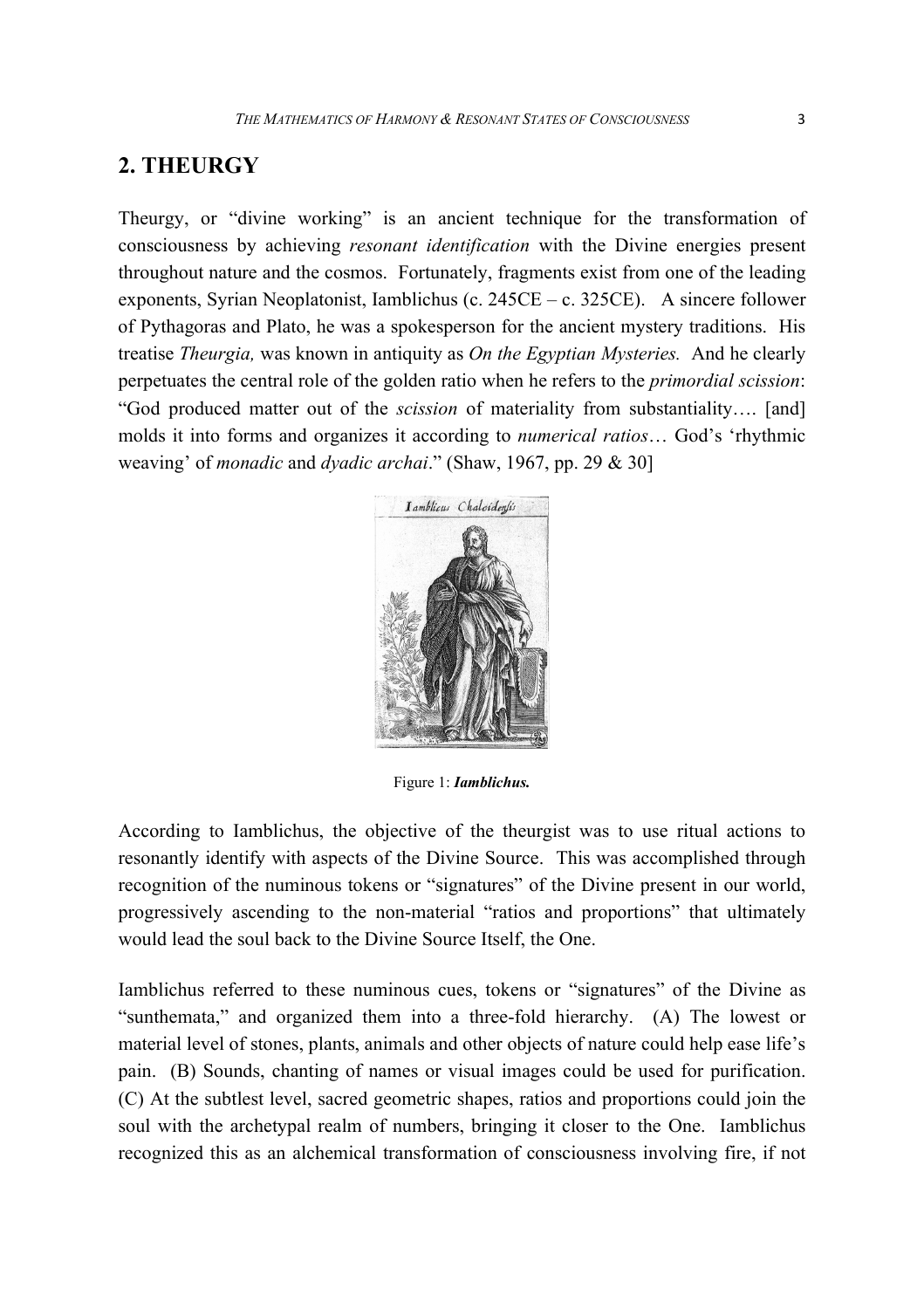#### 4 *S.A. OLSEN*

kundalini! "The goal of all… theurgic ritual was 'the ascent to the intelligible Fire' and theurgists, Iamblichus says, 'are true athletes of the Fire.'" [Shaw, 1967, p. 228]

## **3. GEMATRIA**

Gematria is a coded system in which **letters** of the alphabet are simultaneously **numbers**. And therefore the words they form are numbers, and intriguingly sometimes equate to particular **ratios** or **logoi**. Thus words, names and phrases may have been purposefully created to encode sacred numerical values.In other cases two words in relation to each other can produce a special ratio. This is true with Sanskrit, Hebrew, Greek and Arabic languages.

In his masterful work on Greek gematria, David Fideler writes: "To the ancient philosophers and cosmologists, the universe physically reflects the 'Word' or Logos of creation: an ordered matrix of harmoniously arranged principles which, when viewed as a unity, is the living manifestation of the Absolute…. The names of the gods were designed to resonate on many levels, mirroring the mathematical principles behind creation…. They were composed to relate to one another through a hierarchy of natural relationships based upon the primacy of the geometrical principles and ratios." (Fideler, 1993, p. 206]

| <b>Vibrational</b><br><b>Frequency</b> | <b>Note</b>     | Exact<br><b>Frequency</b><br><b>Value</b> | <b>Greek Gematria Value</b><br>(Note: Gematria Value Equivalences<br>allow for $\pm 1$ , thus e.g. 706 or 708 = 707) | <b>Equivalences</b><br>(multiply by 1000) |
|----------------------------------------|-----------------|-------------------------------------------|----------------------------------------------------------------------------------------------------------------------|-------------------------------------------|
| 10                                     | E2              | 1768.75                                   | $=$ THE GOD APOLLO $+$ HERMES<br>1768<br>$=$ APOLLO $+$ THE GOD HERMES                                               | $(10/8)\sqrt{2}$                          |
| 9                                      | $\overline{D2}$ | 1591.875                                  | 1592<br>$= APOLLO + LYRE$                                                                                            | $(9/8)\sqrt{2}$                           |
| 8                                      | C2              | 1415                                      | 1415<br>$=$ THE GOD APOLLO                                                                                           | $(8/8)\sqrt{2}$                           |
| 7                                      | <b>B</b> flat   | 1238.125                                  | 1238<br>$=$ THE GOD HERMES + LYRE                                                                                    | $(7/8)\sqrt{2}$                           |
| 6                                      | G <sub>1</sub>  | 106125                                    | 1061<br>$=$ APOLLO                                                                                                   | $(6/8)$ 2                                 |
| 5                                      | E1              | 884.375                                   | 884<br>$=$ HERMES + LYRE                                                                                             | $(5/8)\sqrt{2}$                           |
| 4                                      | C <sub>1</sub>  | 707.5                                     | 707<br>$=$ THE GOD HERMES                                                                                            | $(4/8)\sqrt{2}$                           |
| 3                                      | G               | 530.625                                   | 531<br>$= LYRE$                                                                                                      | $(3/8)\sqrt{2}$                           |
| 2                                      | C               | 353.75                                    | 353<br>$=$ HERMES                                                                                                    | $(2/8)\sqrt{2}$                           |
| 1                                      | $\overline{c}$  | 176.875                                   | UNITY: The Fundamental Tone:<br>The Unplucked String                                                                 | $(1/8)\sqrt{2}$                           |
|                                        |                 |                                           | 2<br>6<br>3<br>8                                                                                                     | 9<br>10                                   |
|                                        |                 |                                           |                                                                                                                      |                                           |

Figure 2: The Overtone Series and its Relation to Greek Gematria Adapted from Fideler.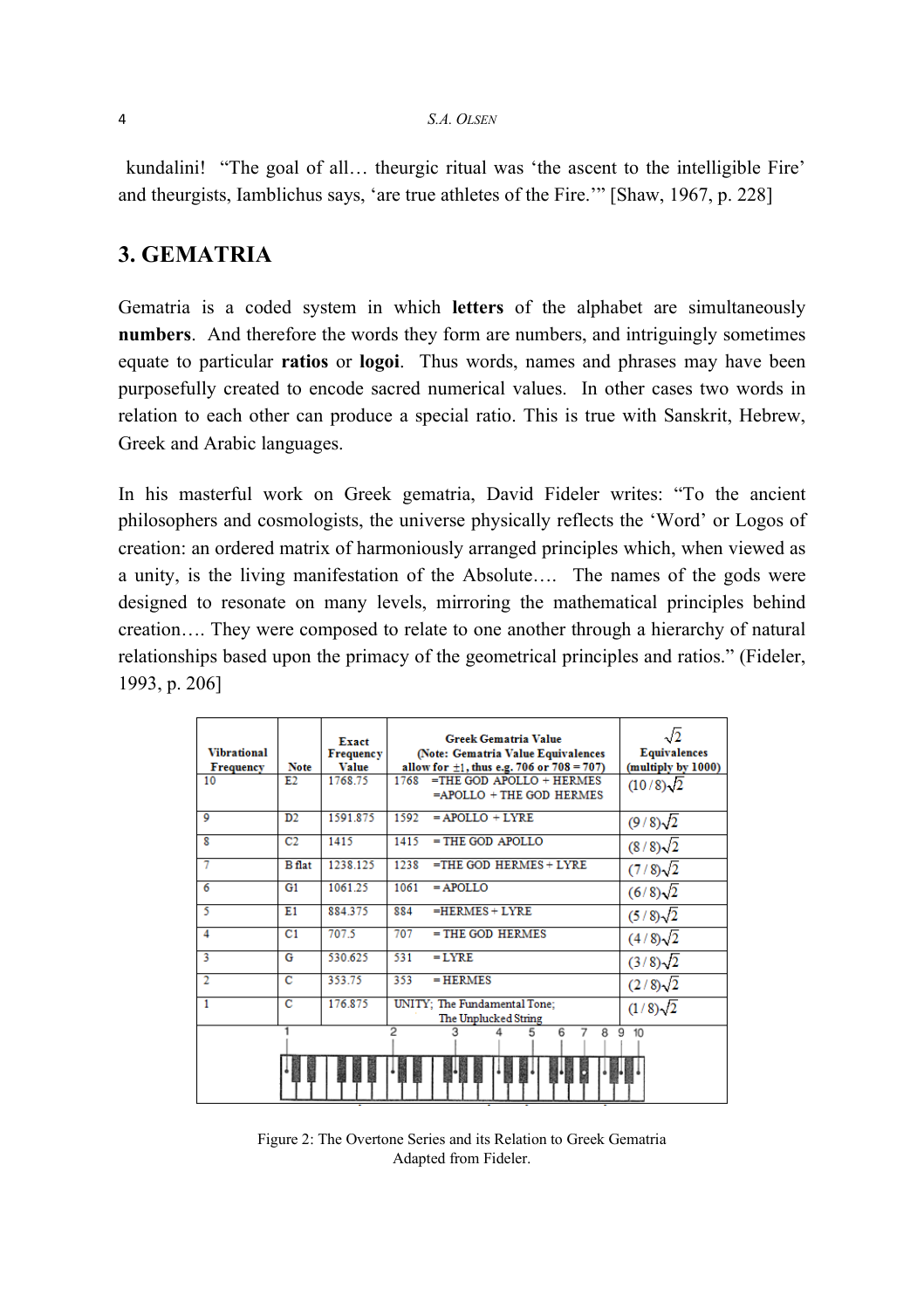Striking examples include the gods Zeus, Apollo and Hermes. Apollo and Hermes are both gods of music, sons of Zeus, and represent harmony and reciprocity. Hermes gives Apollo the lyre (the first musical instrument), and Apollo gives Hermes the caduceus (the wand of the Mysteries). The name, THE GOD APOLLO ('Ο ΘΕΟΣ ΑΠΟΛΛΩΝ) = 1415. In gematria this is identified with  $\sqrt{2}$  = 1.414... Likewise, THE GOD HERMES (' $O$  ΘΕΟΣ 'EPMHΣ) is 707 by gematria. This is identified with  $\sqrt{2}/2$  = .707.... See Figure 2, the Table identifying the sacred names with the overtones and notes on the piano. This procedure is also carried over into Christianity where the ratio of Christ  $(XPI\Sigma TO\Sigma)$  to Jesus  $(IH\Sigma OY\Sigma)$  is 1480:888, a precise Fibonacci approximation to the Golden Ratio of  $5:3 = 1.666...$ 

## **4. NAME WORSHIPING AND RESONANCE**

Name worshiping, or *imiaslavie,* was a secret practice for some of those enrolled in the Moscow School of Mathematics, famous for its work towards understanding infinity and set theory. Under the leadership of Dimitri Egorov, Father Pavel Florensky and Nikolai Luzin, they would pronounce their name(s) for God, entering the "Jesus prayer trance," in an effort to achieve resonant states of visionary consciousness. This was undertaken to deepen their understanding of higher mathematical concepts, like infinity. Considered a heresy, they were banned and persecuted by both the Orthodox Church and the Communist authorities (Graham and Kantor, 2009). In a similar manner, the Hindu Brahmin Ramanujan entered into resonance with Narashima, the 4<sup>th</sup> Avatar of Vishnu, receiving visions of some of the most fascinating equations.

The brilliant visionary Indian mathematician Srinivasa Ramanujan (1887-1920) produced amazing continued fractions interlinking  $\Phi, \pi, \sqrt{5}$  and  $\mathcal{C}$ , as in Figures 3 and 4. Not unlike the members of the Moscow School of Mathematics, Ramanujan attributed his uncanny, if not inexplicable success, to his mystical orientation. He would seek connection and inspiration from his family Goddess, Namagiri. When the *resonant connection* was successful, he said he would have visionary dreams of drops of blood that symbolized her male consort, the Lion-Man Narashima, 4<sup>th</sup> incarnation of Vishnu. Ramanujan would then receive visions of scrolls with complex mathematical equations unfolding before him. He stated that: "An equation for me has no meaning, unless it represents a thought of God." Perhaps only mystics in *quantum coherent resonance* with higher consciousness are capable of receiving such incredible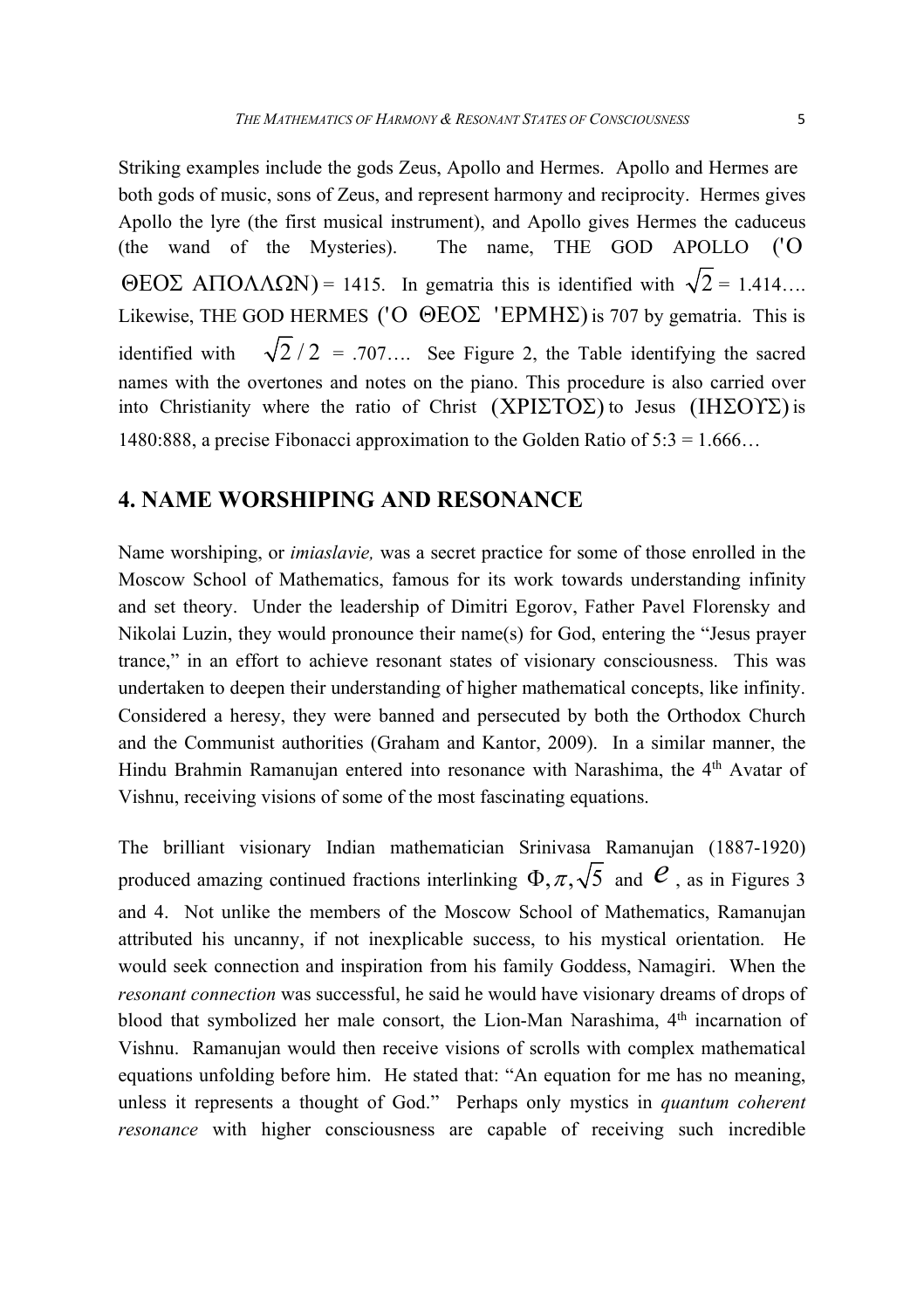revelations. Here are two fascinating continued fraction identities purportedly resulting from Ramanujan's divine inspiration.



Figure 3: First Continued Fraction Identity.



Figure 4: Second Continued Fraction Identity.

## **5. CONCLUSION**

Each of the techniques thus described, appear to be centered in the mathematics of harmony underlying nature. Humans may well be hardwired for attunement with the ratios underlying form and function. Like tuning forks seeking union or resonance, such resulting transformative states of bliss have traditionally led to expanded states of awareness. Perhaps Siddhartha Gautama was right, the body is an eye. And when in a state of quantum coherence with nature's divine ratios, one may even achieve the yogic state of Samadhi, or cosmic consciousness, blissful union or entrainment with the consciousness of the universe itself.